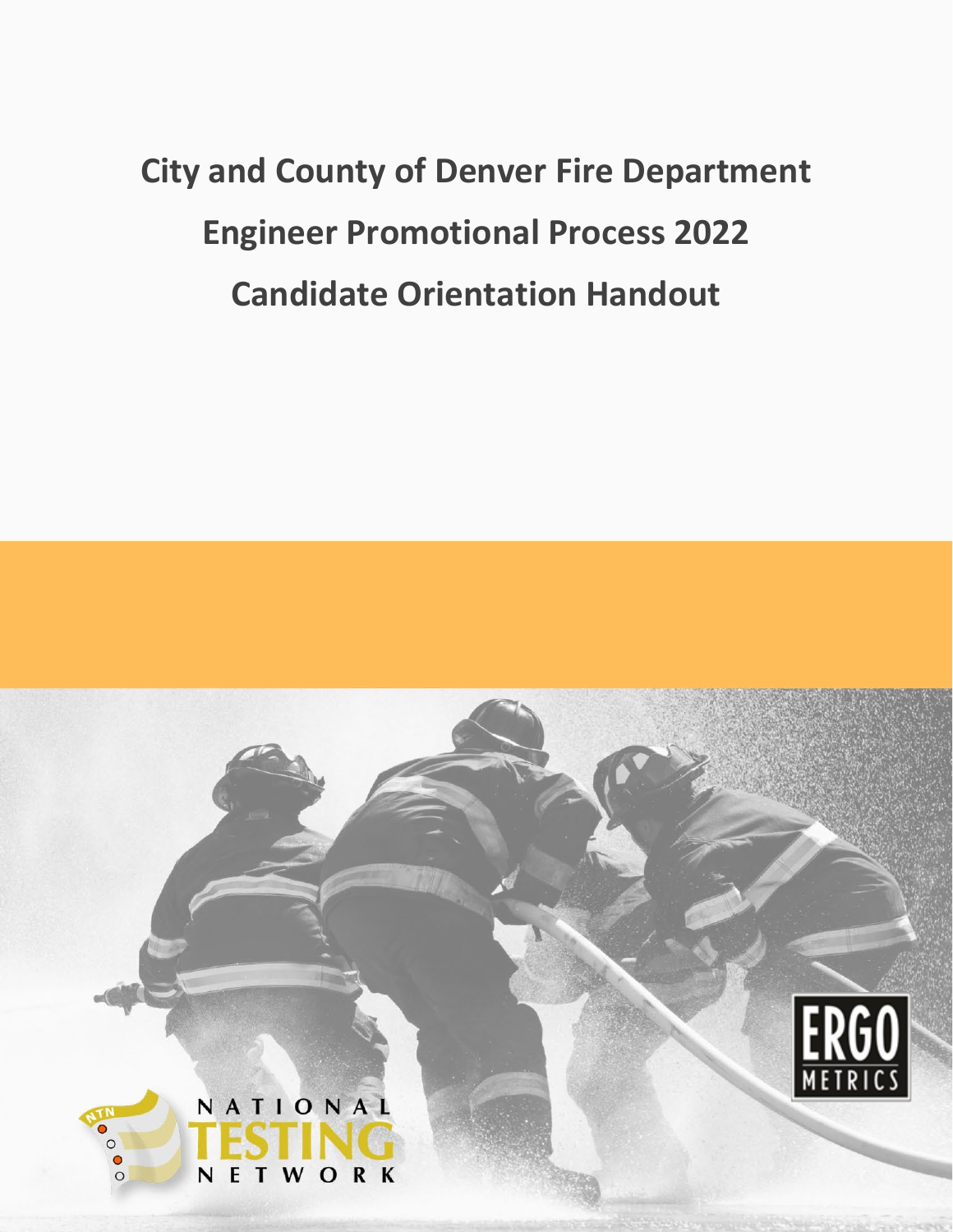1

# General Information

#### **Introduction**

Ergometrics & Applied Personnel Research, Inc. is a human resource management firm specializing in personnel selection and training. Established over 40 years ago, Ergometrics has designed the most comprehensive, award-winning, video and job simulation testing programs in the nation. We have provided personnel testing services for over 2,000 clients in the U.S. and Canada.

#### **Components of the Selection Process**

There are two components included in the promotional process that contribute to your overall promotional score. These dimensions are described below and weighted as follows:

- 1. Multiple-choice exam (35%): A 120-item multiple-choice test of professional knowledge and leadership skills based on sources identified by the department.
- 2. A practical exam consisting of two exercises (60%):
	- a. **Pumping & Driving exercise:** For this exercise, you will be asked to perform a series of commonly performed pumping exercises and drive an apparatus to spot at a hydrant.
	- b. **Aerial/Driving Exercise:** For this exercise, you will be asked to perform a series of commonly performed aerial apparatus activities.
- 3. Seniority (5%): The department will assign a seniority score based on each candidate's tenure with the department and any other seniority factors as determined by the department.

| <b>Test Component</b>      | <b>Date</b>    | <b>Time</b>               | Location                        |
|----------------------------|----------------|---------------------------|---------------------------------|
| <b>Written Examination</b> | April 5, 2022  | <b>Registration Opens</b> | Lakeside Union Hall             |
|                            |                | 7:30 am. Registration     | 12 Lakeside Lane                |
|                            |                | Closes 8:00 am.           | Denver, CO 80212                |
|                            |                | Latecomers will not be    |                                 |
|                            |                | allowed to test.          |                                 |
|                            |                | Test 3 hour duration.     |                                 |
| <b>Practical</b>           | May $17 -$ May | <b>TBD</b>                | 5440<br>Fire Academy,<br>Denver |
| Examination*               | 19, 2022       |                           | Roslyn Street, Denver, CO 80216 |

#### **Test Date, Time, and Location**

\*The Commission will inform you of your reporting time prior to the Practical Exam.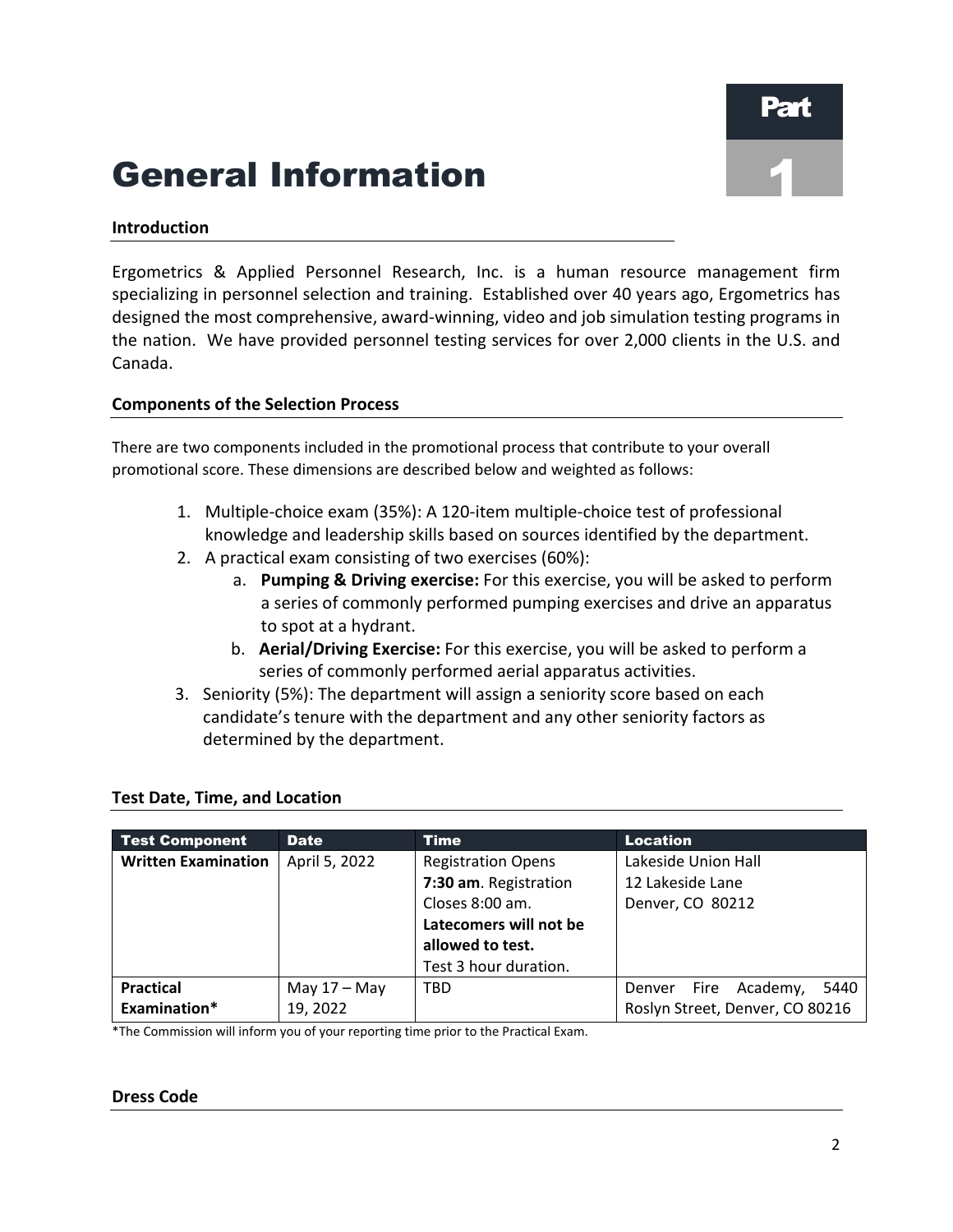You will be required to wear your Class B uniform or business casual attire to the multiple-choice exam.

You will be required to wear your Class B uniform to the Practical Exam. **IN ADDITION, YOU MUST BRING YOUR HELMET, WORK GLOVES, EYE PROTECTION, AND STEEL TOED SHOES WITH YOU TO THE PRACTICAL TEST.** You may wear your badge, but you must remove your name tag. No pins, insignia, etc., indicating names or special commendations will be allowed.

#### **General Test Information**

- You are responsible for monitoring your own time during the promotional exam. A watch is recommended; ensure your watch does not contain any prohibited electronic features.
- Candidates are prohibited from receiving or sending pages, texts or calls during any part of the promotional process. **No electronic devices are allowed** at the testing site.
- Get rest and a good night's sleep prior to your exam.
- Arrive early. This is one of the easiest and most effective ways to minimize stress.
- **EXTE:** Candidates are prohibited from removing any material from the testing site.

#### **Test Security and Confidentiality**

You will be required to sign a security and confidentiality agreement, stating that you have not and will not violate test security. Breach of this agreement is subject to prosecution under federal copyright law and would be viewed as an unacceptable integrity failure for an employee, particularly a management candidate. Additionally, to maintain test security, there are specific devices not allowed in the testing session. These include cellular phones, pagers, audio/radio headsets, cameras, recording devices or other electronic devices.

**Disclaimer:** The information provided in this handout is meant to be helpful and prepare you for the general nature of the process. It is not meant to advise you of every question that will be asked. Some aspects of the process may be modified, including order of events and times.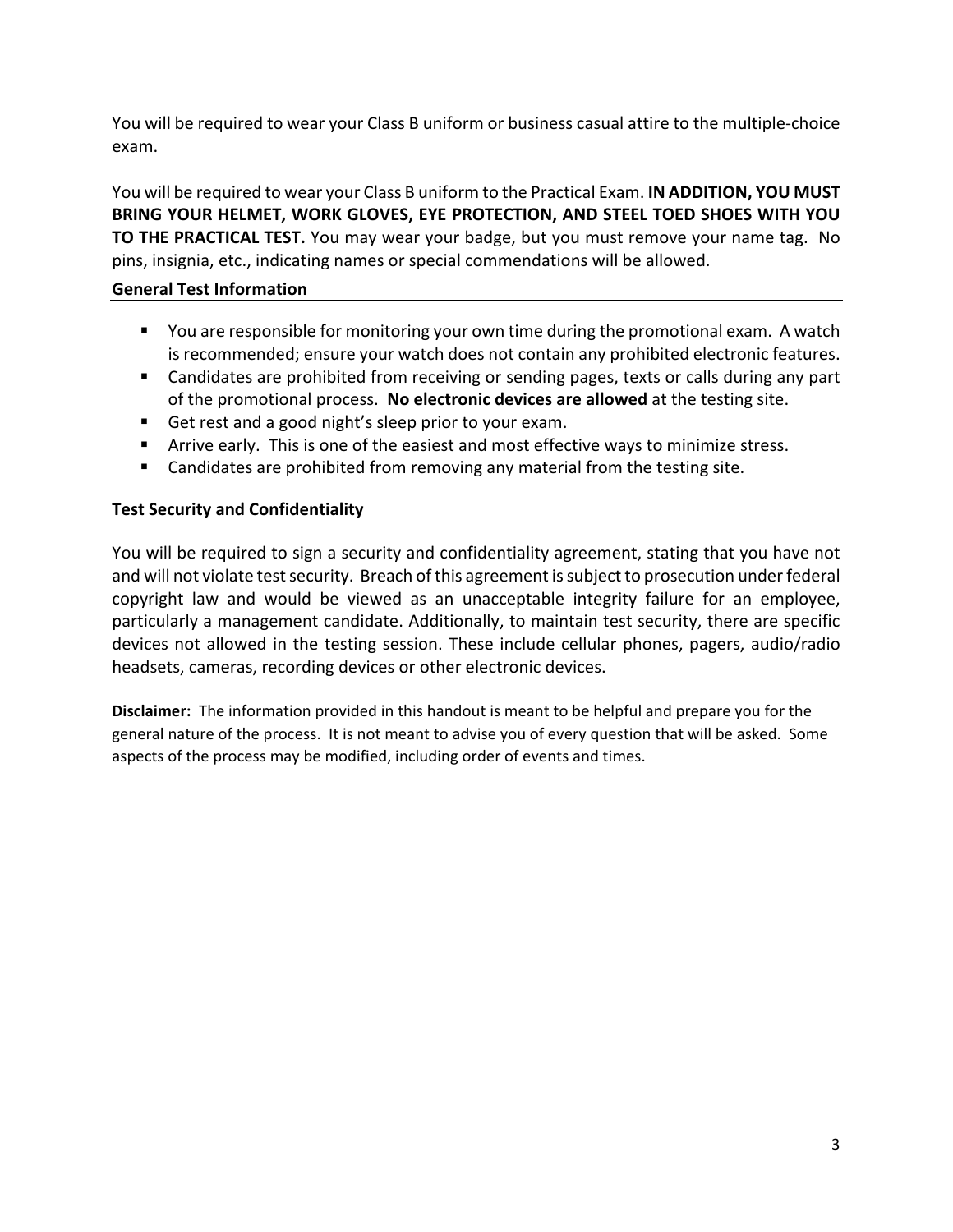# Written Exam

On April 5, 2022 you will take a multiple-choice written examination consisting of 120 multiplechoice questions based on the reading list you have been provided. The written test has been developed and prepared by Ergometrics and Applied Personnel Research, Inc., a human resources consulting firm that specializes in the development of fire department promotional examinations. The questions in the examination have been selected and reviewed by a panel of Denver Fire Department subject matter experts (SMEs). Following is some information that will assist you in preparing for the written examination.

#### **Book-Referenced Written Exam**

At your scheduled time, you will take a multiple-choice written test consisting of 120 questions. You will have three hours to complete the written exam. The exam will be based on the following references:

- 1. *IFSTA Pumping and Aerial Apparatus Driver/Operator Handbook***, (2015) 3rd Edition, Third Printing**. (Exclude Page 21 Dealing with Fireboats, (Pages 212 - Formula 7.1 (metric), Page 214 – Formula 7.2 (Metric) and Formula 7.3 (Metric), Pages 248 through 277 Dealing with Formulas Example - International System of Units (Metric), Page 286 (table 8.1b (Metric)), (Pages 92 through 93, 117 through 118, 128 through 131, 543, 553 through 555, 581, 588 through 591, 664 through 665, and 669 through 671 Dealing with Tillers), Pages 684 through 686 Dealing with Operating Articulating Aerial Equipment, Chapter 11, Chapter 13, Chapter 15, Appendix A, Appendix B, Appendix D (table D.1, D.3, D.5, D.8, D.9, D.10), Appendix E, and Appendix F), Glossary, and Index)
- **2. Local 858 2022 Fire Fighters Agreement**

#### **3. DENVER FIRE DEPARTMENT DIRECTIVES**

- 1. Accidents and Driver Review 1010.00
- 2. Driver Safety Program 1010.01
- 3. Accidents Involving DFD Vehicles or Apparatus 1010.02
- 4. Accidents NOT Involving DFD Vehicles 1010.03
- 5. Accidents Involving DFD Vehicles on DFD Property 1010.04
- 6. Driver's License and Violation Reporting Policy 1010.05
- 7. Emergency (Code 10) Responses 1010.06
- 8. Use of Seat Belts in Department Vehicles 1010.07
- 9. Uniforms and personal appearance- 1011
- 10. Mission Statement 1019.00
- 11. Code of Conduct 1020.00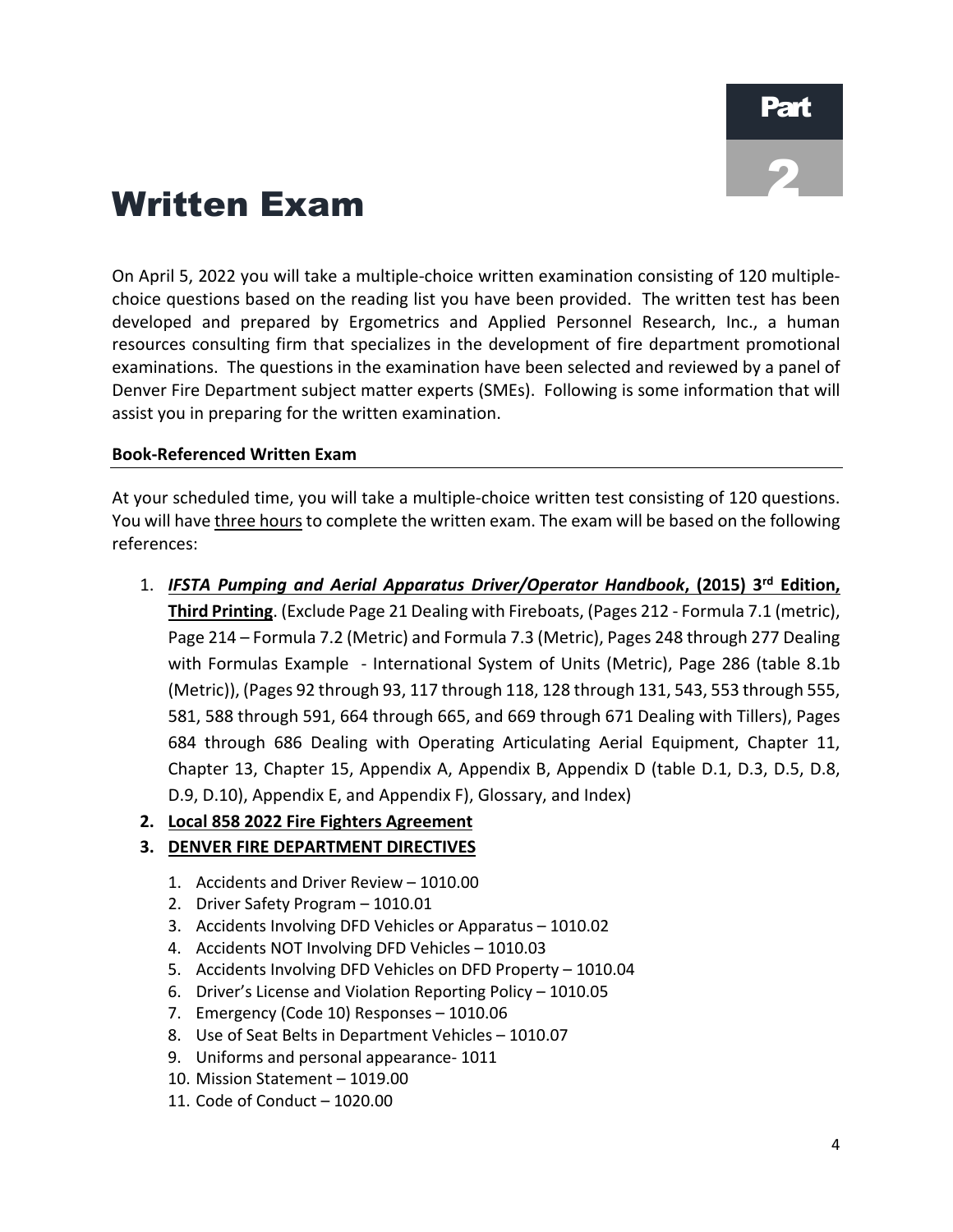- 12. Sexual Harassment Policy 1021.00
- 13. Executive Order 94 City and County of Denver Employees' Alcohol and Drug Policy 1022.00
- 14. Use of Department Psychologists by Fire Department Personnel For Problems Of Drug And/or Alcohol Abuse – 1023.00
- 15. Mandatory reporting of Elder and Child Abuse 1031
- 16. Discrimination, Hazing, harassment and retaliation 1037
- 17. Equal employment opportunity policy 1037.0

#### **4. DENVER FIRE DEPARTMENT STANDARD OPERATING GUIDELINES**

- 1. Rank Structure 2101.01
- 2. Operating Apparatus in Reverse 2105.01
- 3. Hose Inventory, Maintenance, and Testing 2106.01
- 4. Rapid Intervention Team 2110.01
- 5. Natural Gas 2111.07
- 6. Carbon Monoxide 2111.22
- 7. Engine Company Operations 2112.01 through 2112.10
- 8. AFFF/ATC Foam 2112.11
- 9. Truck Company Operations 2113.01, 2113.02 and 2113.04
- 10. High Rise 2114.00, 2114.02 through 2114.08, and 2114.20 through 2114.30
- 11. Special Operations Collapse Rescue 2115.02
- 12. Special Operations Confined Space Rescue 2115.03
- 13. Hazardous Materials 2116.01 and 2116.02

#### **5. 2019 COLORADO COMMERCIAL DRIVER LICENSE (CDL) MANUAL**

- 1. Section 2 (Driving Safely)
- 2. Section 5 (Air Brakes)
- 3. Section 8 (Tank Vehicles)

#### **6. Executive Orders**

1. Executive Order 112 – Violence in the City Workplace

#### **7. DENVER FIRE DEPARTMENT ENGINEER'S QUICK REFERENCE CHART**

#### **8. DENVER FIRE DEPARTMENT FRICTION LOSS PUMP CHART**

#### **Book References**

Your department has determined the above publications necessary to read in preparation for your upcoming promotional process. You are competing with other outstanding members of the department. Studying the publications assigned is one way you may improve your chances of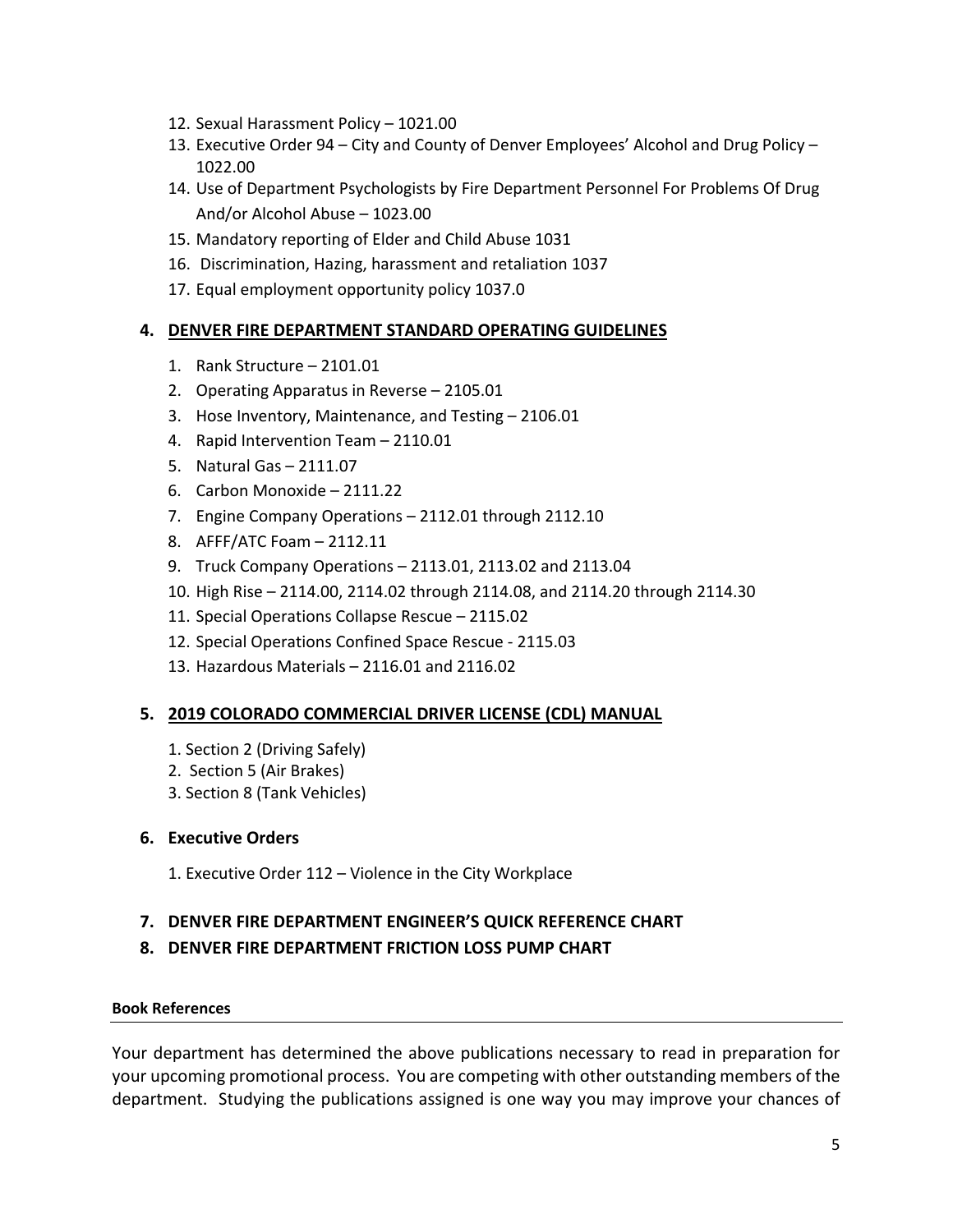ultimately being the top competitor.

#### **Purpose of Book-Referenced Test**

Higher-level positions call for deep knowledge of technical topics. The department is interested in promoting future leaders who will do the necessary studying and use the information on the job. As a promotional candidate, these tests are your opportunity to demonstrate your study ethic and effectiveness. The books assigned for this exam represent only a small portion of the formal study that will be required upon promotion. This test is not intended to measure all aspects of your promotional potential. It is designed to look at your ability to absorb important information that comes from reading materials.

*[Preparation strategies below are suggestions only. Each individual is personally responsible for determining which preparation strategies and tips are appropriate for himself/herself.]*

#### **Preparation Strategies**

Studying the selected publications is one way to improve your chances of ultimately being the top competitor. There are many different approaches that one can take to studying. An excellent way to prepare for a multiple-choice book-reference test is to read each publication twice. First, read it straight through so that you understand the general focus, as a whole. Then, reread the publication, making notes and highlighting the most important points that you see in each section. Other strategies are to use acronyms for remembering information or to form a study group. In the end, the choice is personal. When you find a strategy that works best for you, test yourself by considering how you would explain the content of a section to a subordinate.

#### **Study Tips**

- 1. **Minimize environmental distractions.** Try to limit the amount of distractions in your environment when studying. This includes, but is not limited to email, cell phones and even other people. Eliminating distractions will make it easier for you to concentrate and retain the information you are studying.
- 2. **Avoid burning the midnight oil.** For many people, it is harder to retain information when tired. If possible, try to study when you are well rested and ready to concentrate.
- 3. **Review chapter overviews or summaries.** Chapter overviews and summaries typically provide information on the most important points in a chapter. Many times, it is helpful to review these areas before reading a chapter to help you understand what the important topics are in the chapter. After reading the chapter, overviews and summaries can be used to test yourself on critical knowledge from the chapter.
- 4. **Quiz yourself.** After reading a chapter or section, quiz yourself on important topics, definitions, etc. You can also develop questions regarding the material based upon headings and specific terms prior to reading it and then, while reading the section or chapter, try to answer those questions.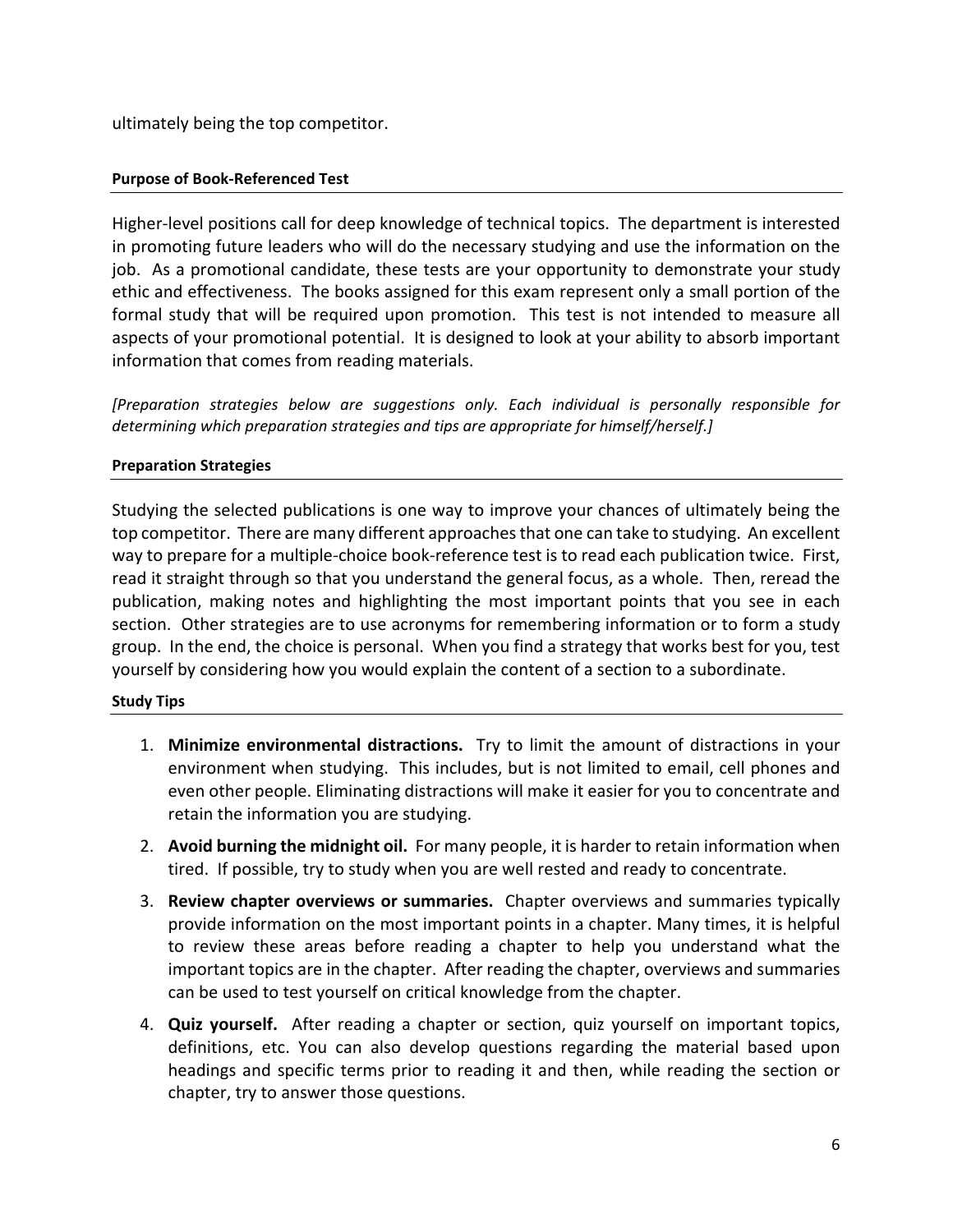- 5. **Have someone quiz you.** After reading a text, a great way to see if you have retained information is to have someone ask you questions regarding the material you just read.
- 6. **Avoid cramming.** Spreading your studying out over time will help you concentrate and retain the information you read.
- 7. **Look up words or phrases you don't know.** Have a computer or dictionary available when studying so that you are able to look up words and phrases that you don't know.
- 8. **Mark it up.** Highlight and/or underline important sections of the text while you study. This will help you concentrate on important topics and make it easier to review the material again later.
- 9. **Take notes.** Taking notes of the important topics in the text you read can help you remember what you read and be an efficient study aid.

#### **Test Taking Tips**

The written test items have four answer choices. To get the highest score, always select the best choice listed, even if more than one seems good to you. Be sure to read all answers before deciding your final answer. Don't focus on a choice that is not given to you. Don't get distracted by thinking of other possible responses that are not among the choices presented. Don't get stuck on the idea that you want to combine two responses. Show your judgment by picking the one answer that, by itself, is better than any other answer, by itself.

Prepare yourself physically and mentally for your exam as you would prepare yourself for any special assignment that requires concentration. Get the amount of sleep that will leave you most alert. It's also a good idea to eat a nutritious and hearty meal to help you stay focused throughout your exam. Unusual changes in your routine may cause you problems during your exam. For example, consuming more caffeine than usual may make you jittery; less than usual may leave you listless. Try to remain calm and relaxed before and during your exam. If you feel anxious, take a few moments to calm yourself down. Bring to the test administration site whatever personal items you need for the exam, such as eyeglasses or tissues.

Here are some additional tips to help you during the book-referenced exam. These simple procedures help you avoid marking the wrong answer when you know the right one.

- **1. Listen to the instructions.** Before you begin the exam, it is important that you read and/or listen to all instructions carefully. Ensure you know how to correctly fill out the answer sheet. Specific instructions will be provided at the test site.
- **2. Get familiar with your test.** When you begin the multiple-choice written test, glance through it to acquaint yourself with the task ahead of you. You do not have to go through the questions in the order you find them.
- **3. Check the time.** Check your watch periodically throughout the exam so that you know how much time you have remaining.
- **4. Don't spend too much time on one question.** If you have a difficult time with a question, go on and come back to that question later. Do make a note to come back to it, though.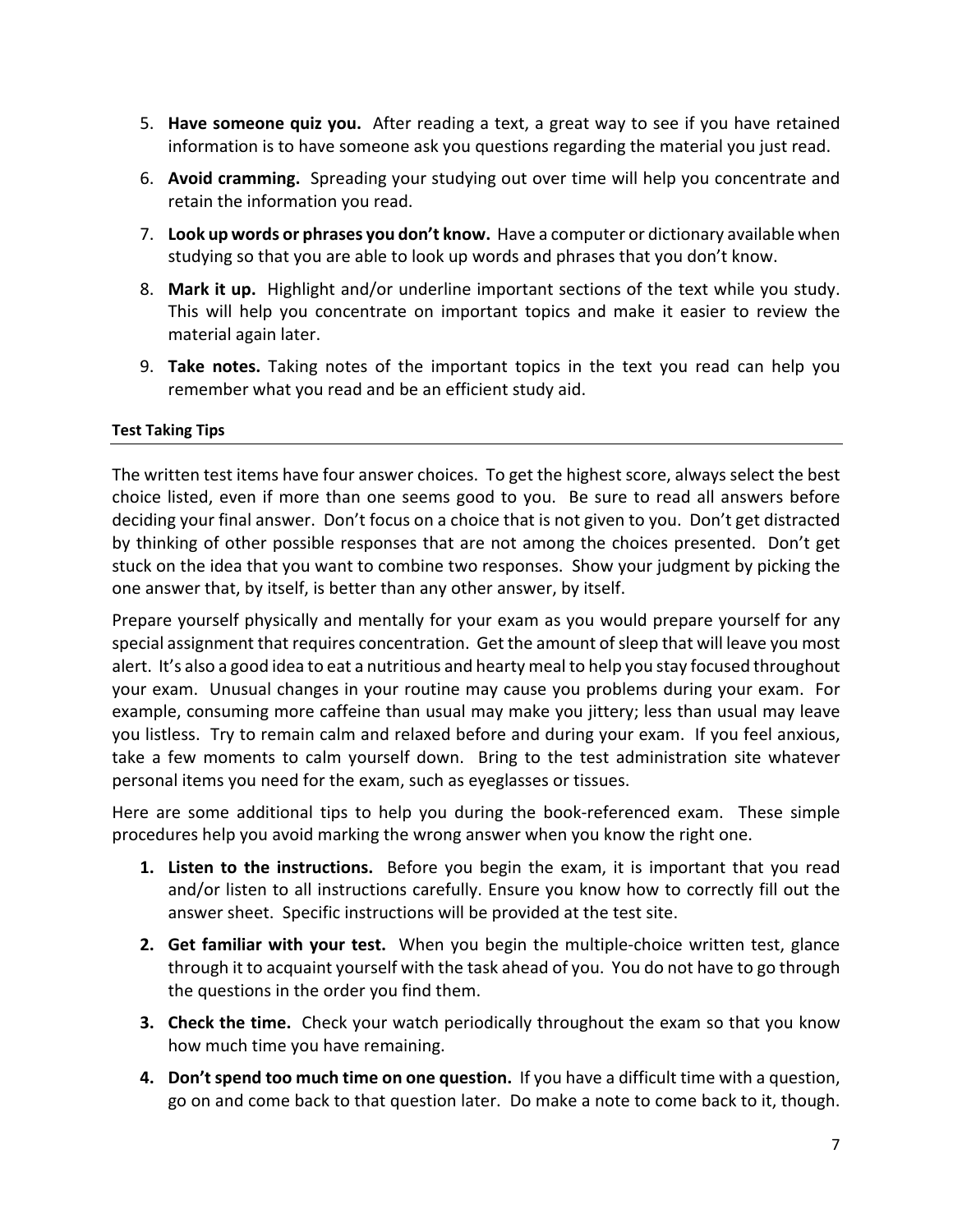You may come back with a fresh approach, and a question you had trouble with earlier may seem easy.

- **5. Read thoroughly.** Read every question carefully before you attempt to answer it. This advice may sound too simple, but it is important. The major reason people miss questions when they know the material is that they do not read the question completely.
- **6. Circle or underline key words.** When reading a question, circle or underline key words that are important to the question stem. This will both help you focus on the critical aspects of what is being asked, as well as help you remember the important aspects of the question if you need to skip it and return to it later in the test session.
- **7. Break a sentence up if you don't understand it.** Sometimes sentences in a question stem can be long. If you don't understand the sentence, use slash marks to break it into smaller sections to better understand the sentence.
- **8. Read all of the answers before choosing one.** The most common answer people choose is *a*, whether it is right or not. That is because they think the first answer looks okay, so they stop reading. Don't make the mistake of not reading all of the answers before making a selection. Even if *a* looks like a really good answer, one of the other answers may be better. When you read the other alternatives, you may think of something you had missed at first.
- **9. Use process of elimination.** If you aren't sure of the correct answer use process of elimination. Eliminate answer choices that you know are definitely wrong. Then focus on selecting the best answer from the choices remaining.
- **10. Do not read something into the question that is not there.** On a situational question, assume that everything is normal unless the question tells you differently. Assume that the pavement is dry; visibility is good; your supervisor is competent; and citizens are behaving normally. When something is amiss, the question will tell you. Stick to the facts of the questions.
- **11. Answer every question.** There is no penalty for guessing. Even if you don't know the correct answer, you have one chance in four of choosing the right one. If you can eliminate one or two of the alternatives, your chances are even better.
- **12. Fill out your answer sheet correctly.** In marking the answer sheet, be sure to fill in the blank that corresponds to the answer you have chosen. If you skip a question, make sure you skip to the right space on the answer sheet. If you mark the wrong answer and want to change it, erase your first mark completely. Remember to only mark *one* answer for each question.
- **13. Use your time wisely.** If you finish early, use the remaining time to answer questions you skipped, re-evaluate questions you were unsure of and check to ensure that you filled out your answer sheet correctly.
- **14. Test Proctor/Procedures**. A test proctor will be available during the exam to help the candidates with the testing procedures only; however, he or she will not explain the meaning of any question, define words, or give information which may be of help in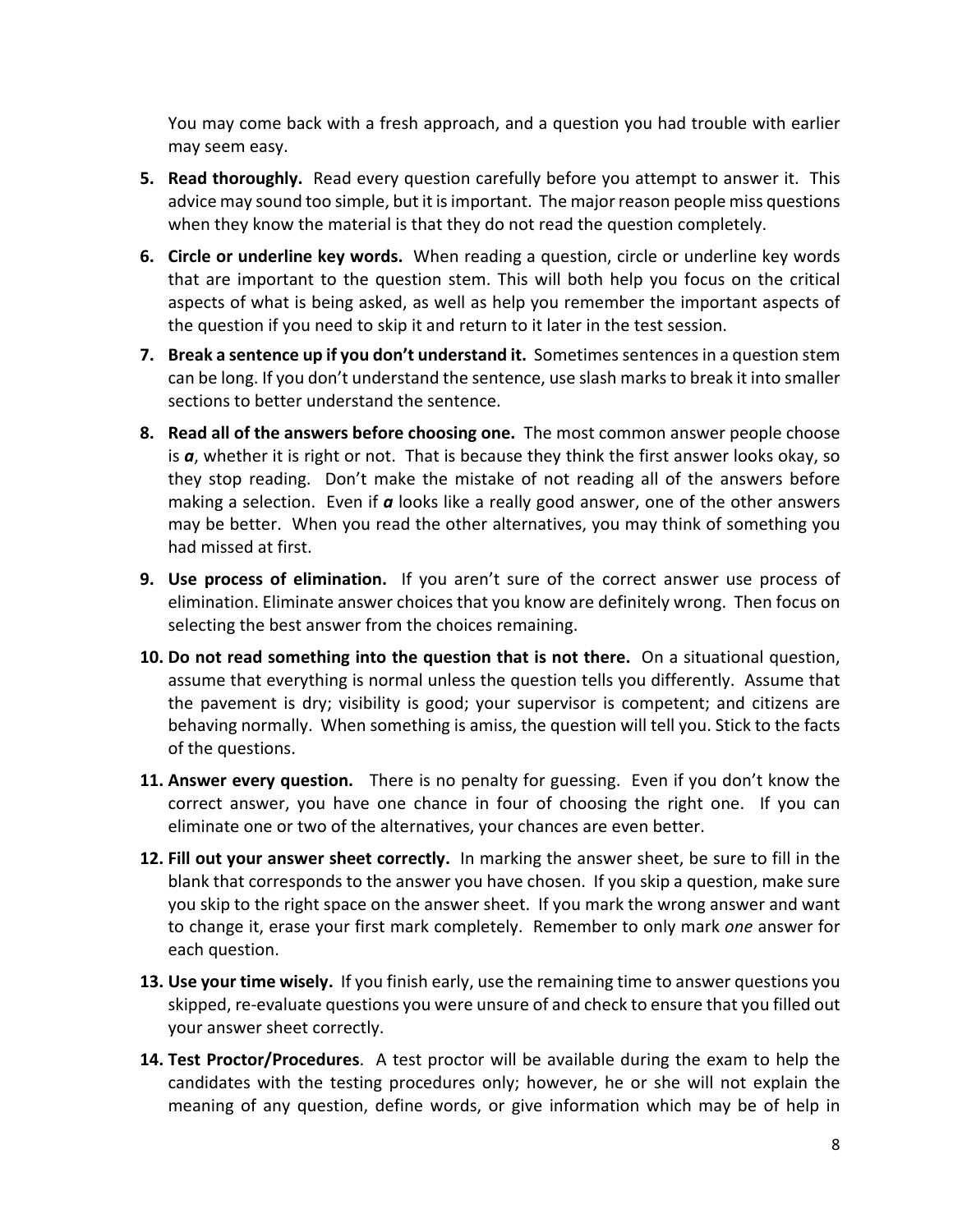answering a question. If you have any questions about the testing procedure, make sure to ask for assistance before the test begins.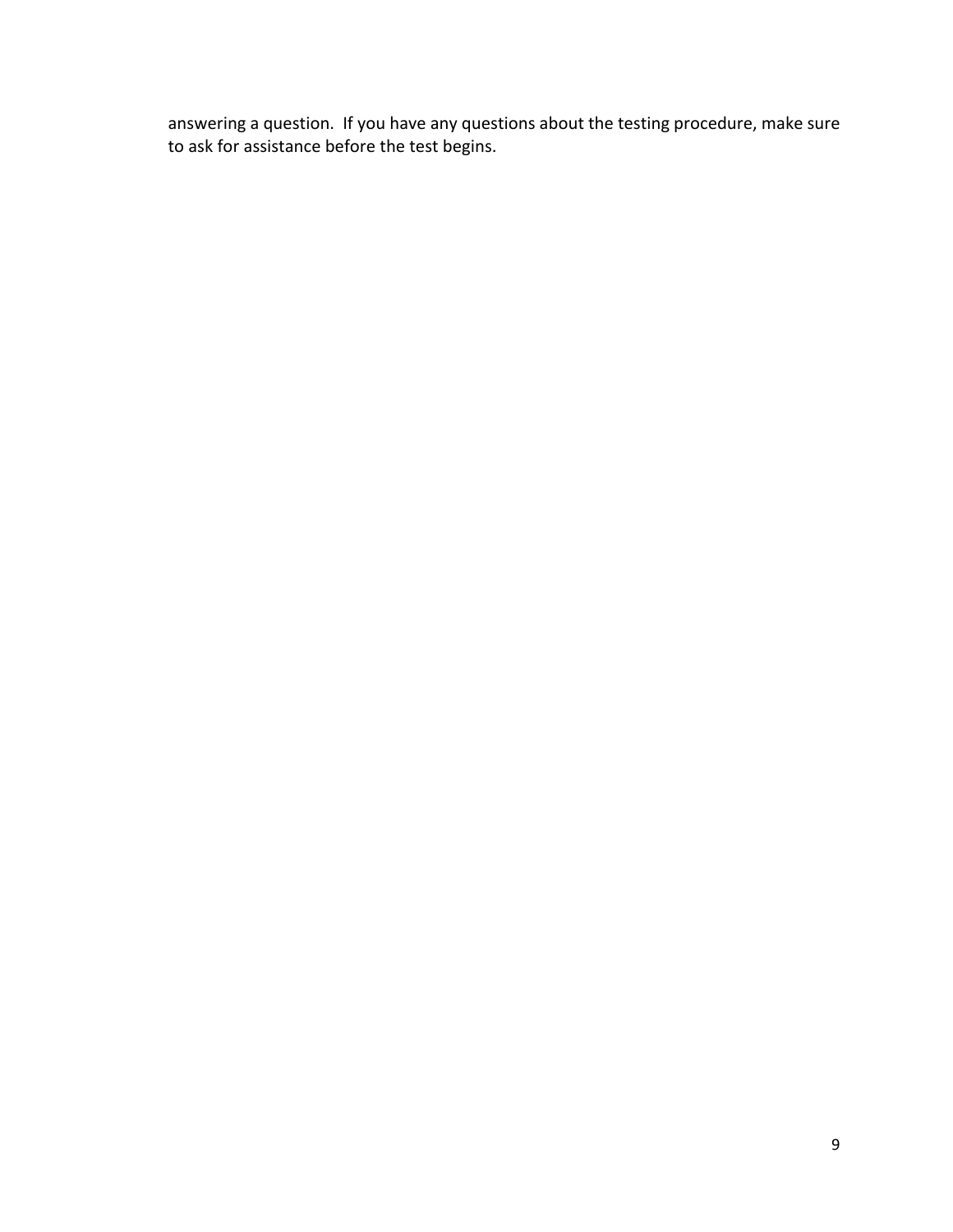When taking your test, don't compromise your chances of success by trying to follow test-taking tips you may find online. Many of these tips are just bad advice and could cost you points. Use the following statements to test your assumptions.

#### **True or False?**

| <b>True</b> | <b>False</b> |                                                                                                                                                                                                                                     |
|-------------|--------------|-------------------------------------------------------------------------------------------------------------------------------------------------------------------------------------------------------------------------------------|
|             |              | 1. If you don't know the answer to a test question, take a guess.                                                                                                                                                                   |
|             |              | True! Guessing is not penalized and you just might get it right.                                                                                                                                                                    |
|             |              | 2. Choose the longest answer option.                                                                                                                                                                                                |
|             |              | False! General pattern responses like this are a very poor way to approach a<br>modern test. The length of the answer choices is not an indication of an incorrect<br>or correct response.                                          |
|             |              | 3. Choose the answer option that seems most logical to you.                                                                                                                                                                         |
|             |              | True! Rely on your knowledge of the assigned publications to think critically and<br>logically when answering a question.                                                                                                           |
|             |              | 4. Choose the answer with a middle value when other options are higher or<br>lower.                                                                                                                                                 |
|             |              | False! This is another piece of bad advice you might come across somewhere. No<br>such pattern as this is present on Ergometrics' tests.                                                                                            |
|             |              | 5. More often than not, the correct answer is B or C.                                                                                                                                                                               |
|             |              | False! Once again, poor advice. General pattern strategy is not a way to pass a<br>modern test. There is no pattern to Ergometrics' correct answers. Answer<br>questions by content, not by old, incorrect advice or superstitions. |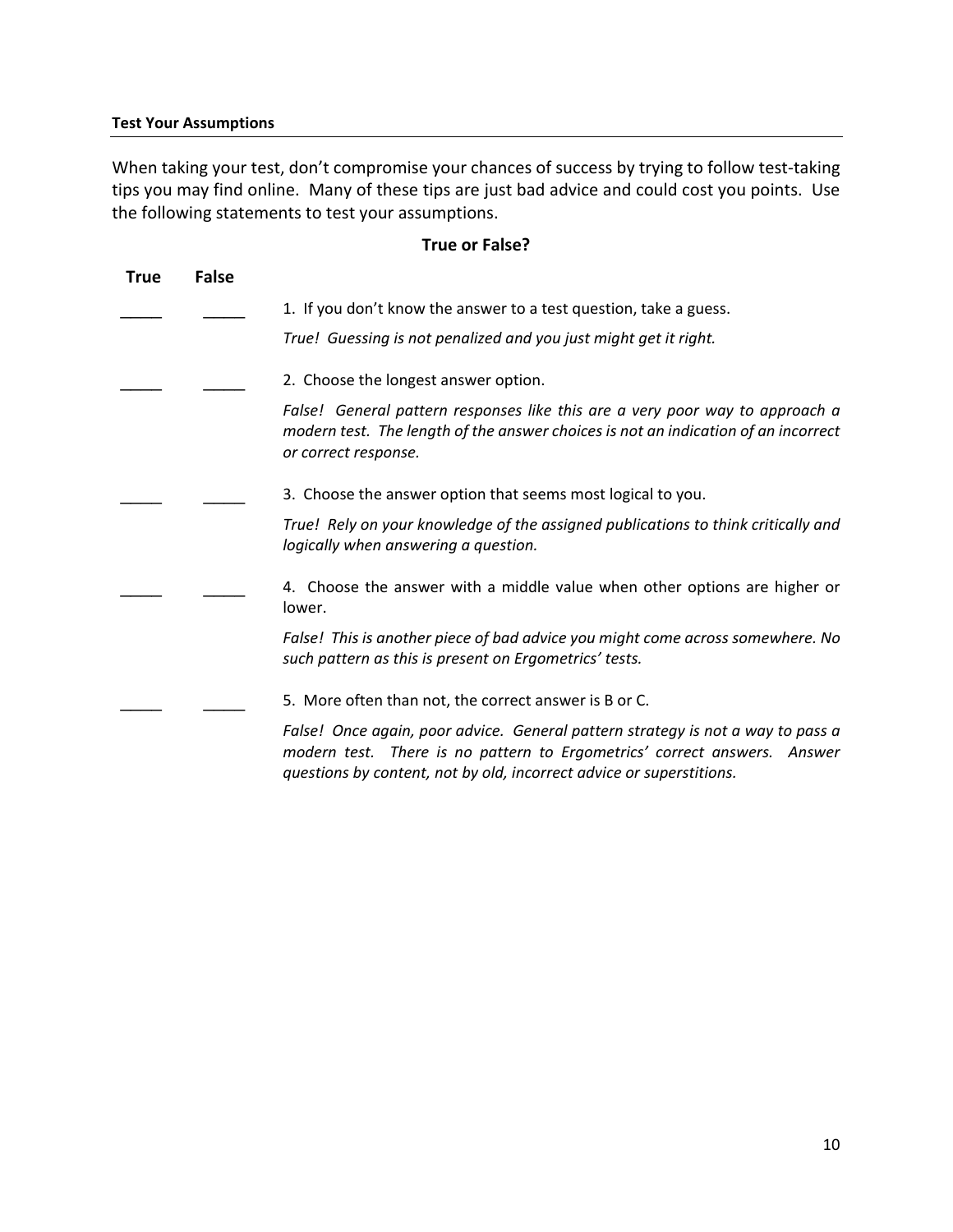## Practical Examination

### Practical Examination

The practical examination is scheduled for May 17 – May 19, 2022. The practical exam consists of two exercises, Pumping and Driving, as well as an Aerial/Driving and Apparatus Inspection exercise. These exercises have been developed to simulate real situations performed on the job by Denver Fire Department engineers. Ergometrics facilitated meetings with Denver Fire Department SMEs to develop and review all materials related to these exercises.

You will be provided written and verbal instructions before each exercise. If you do not understand any instructions, ask the rater for clarification. Raters will provide as much information as deemed appropriate and fair to all candidates participating in this exam. No question will be answered that would provide an unfair advantage to a candidate.

Each exercise will be based on department operations manuals (e.g., JPR's, aerial manual, pumping manual) maintenance rig protocols, and department charts (e.g., friction loss pump).

You will be escorted to the starting point of each exercise. Once you start an exercise, you will be evaluated by trained raters. The raters will be observing your performance and rating your performance based on a standardized scoring sheet.

Safety in this practical testing process is paramount. If at any time you feel there is a situation that is not safe, you should inform the raters. If you feel you are being asked to do something that is not safe, you have the responsibility to inform the raters. Furthermore, the raters will stop you if they feel you are creating an unsafe situation.

If an unsafe event is caused by you, the exercise will be stopped until the situation is rectified. During this time, the exercise timer will remain active and points will be deducted as appropriate. If you are not responsible for the unsafe condition, you will not be penalized and the timer will be stopped until the situation is resolved. There are no unsafe conditions that have been purposely incorporated in the testing process.

When you report at your appointed time for the practical test, you are required to wear a Class B uniform. In addition, you must bring your helmet, work gloves, eye protection and steel toed shoes with you to the practical test. However, no name tags will be permitted.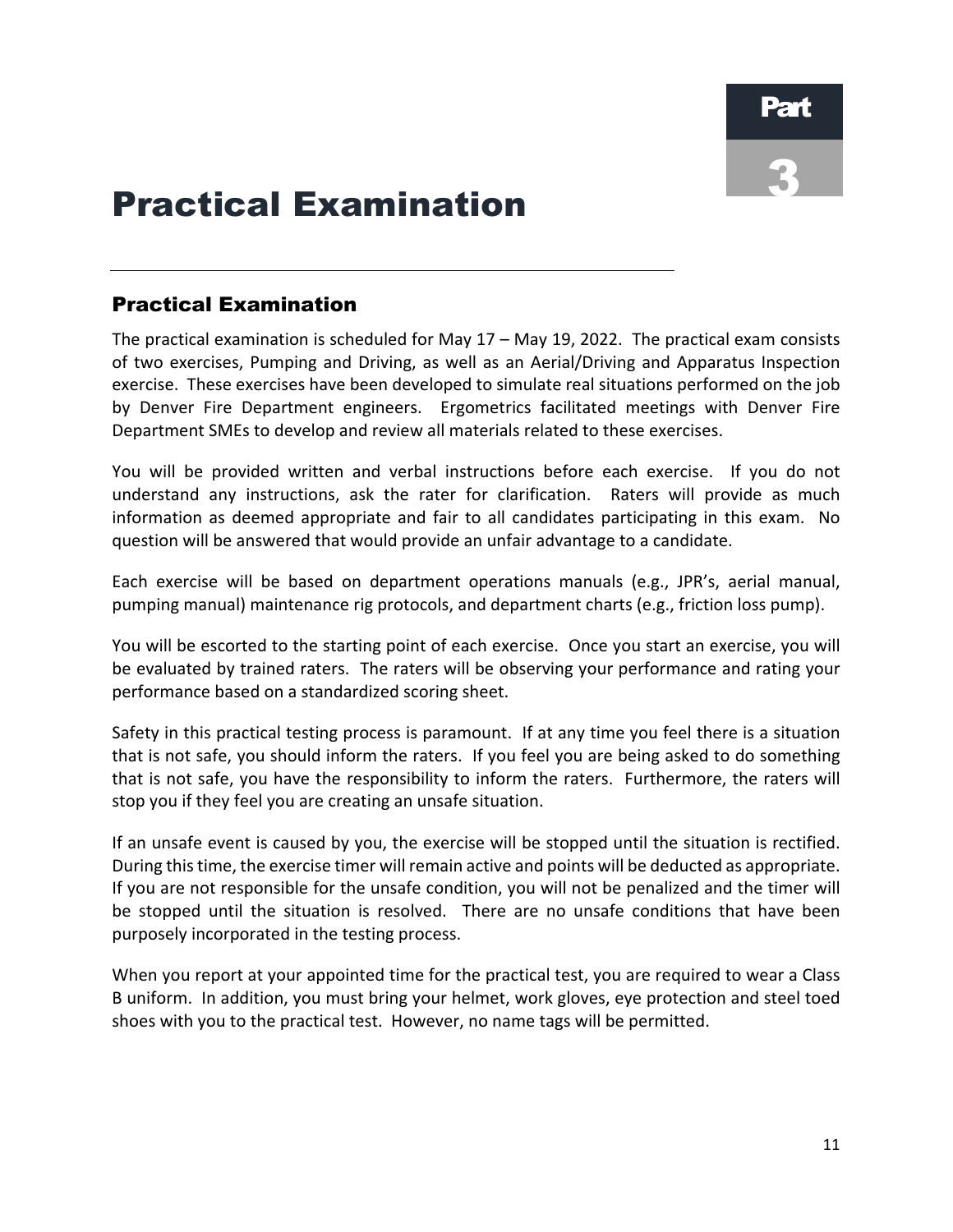### Pumping & Driving Exercise

This exercise was developed to simulate commonly performed pumping activities. There will be two components to the exercise. These activities will include a driving/ spotting component, as well as calculating hydraulics problems and hands-on performance to demonstrate your ability to pump the conditions established in the problems. You will be provided with a Denver Pump Chart, grease pens, and paper and pencil. You will be provided written and verbal instructions before each exercise.

Prior to beginning the pumping station, you will be expected to drive an apparatus through a course and spot it at a hydrant. You will be provided with instructions on the test day.

Verbalize all steps you are taking while completing the exercise. Don't assume the evaluators know what you are doing.

*[This is an example of typical conditions and tasks for a Pumping & Driving exercise. Actual instructions, tasks, and conditions being used for this promotion will be given to you at the time of the Practical Exam.]*

\*\*\*\*\*\*\*\*\*\*\*\*\*\*\*\*\*\*\*\*\*\*\*\*\*\*\*\*\*\*\*\*\*\*\*\*\*\*\*\*\*\*\*\*\*\*\*\*\*\*\*\*\*\*\*\*\*\*\*\*\*\*\*\*\*\*\*\*\*\*\*\*\*\*\*\*\*\*\*\*\*\*\*\*\*

**Part I Conditions:** The apparatus will be positioned at the start of the driving course. Part I will conclude once you spot the apparatus at the hydrant, along with establishing the appropriate connections.

- Wearing a seat belt
- Driving
- Positioning of rig
- Setting brakes
- Establishing all connections
- Opening discharge/intake valves
- Establishing and monitoring pressure and changing pressure if necessary
- Opening valves smoothly

**Part II Conditions**: The apparatus will be spotted at the hydrant with the engine off. All mechanical checks will have been made. The transfer valve will be set in the pressure position and the pressure relief control will be set at 150 psi and in the "off" position. During this exercise you will not have to drive or spot the vehicle. All equipment necessary for the exam will be provided. Here are some of the tasks you will be asked to perform:

- Answering questions
- Starting engine and engaging pump
- Opening discharge valves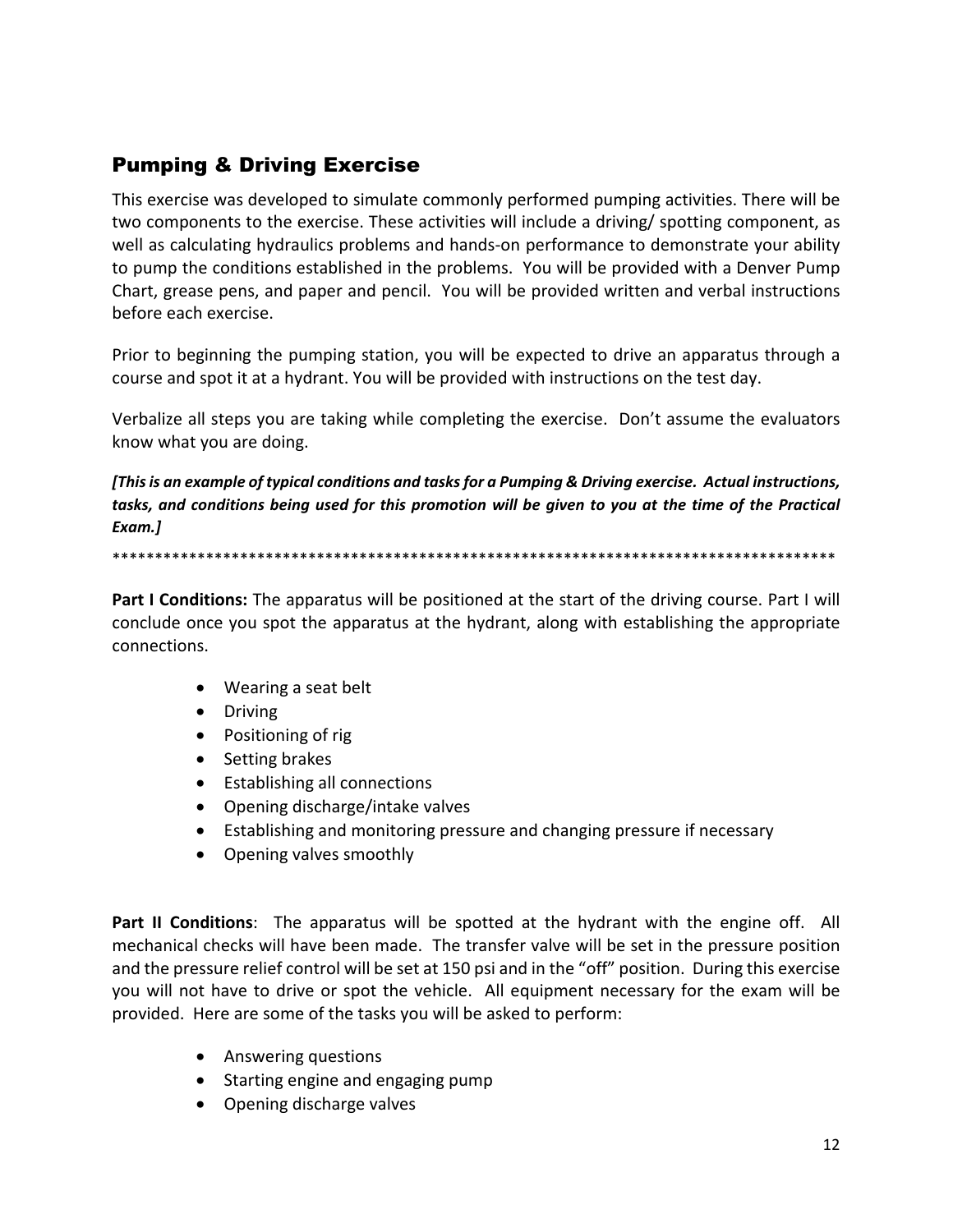- Establishing and monitoring pressure and changing pressure if necessary
- Opening valves smoothly
- Setting pressure relief control
- Communicating results of calculations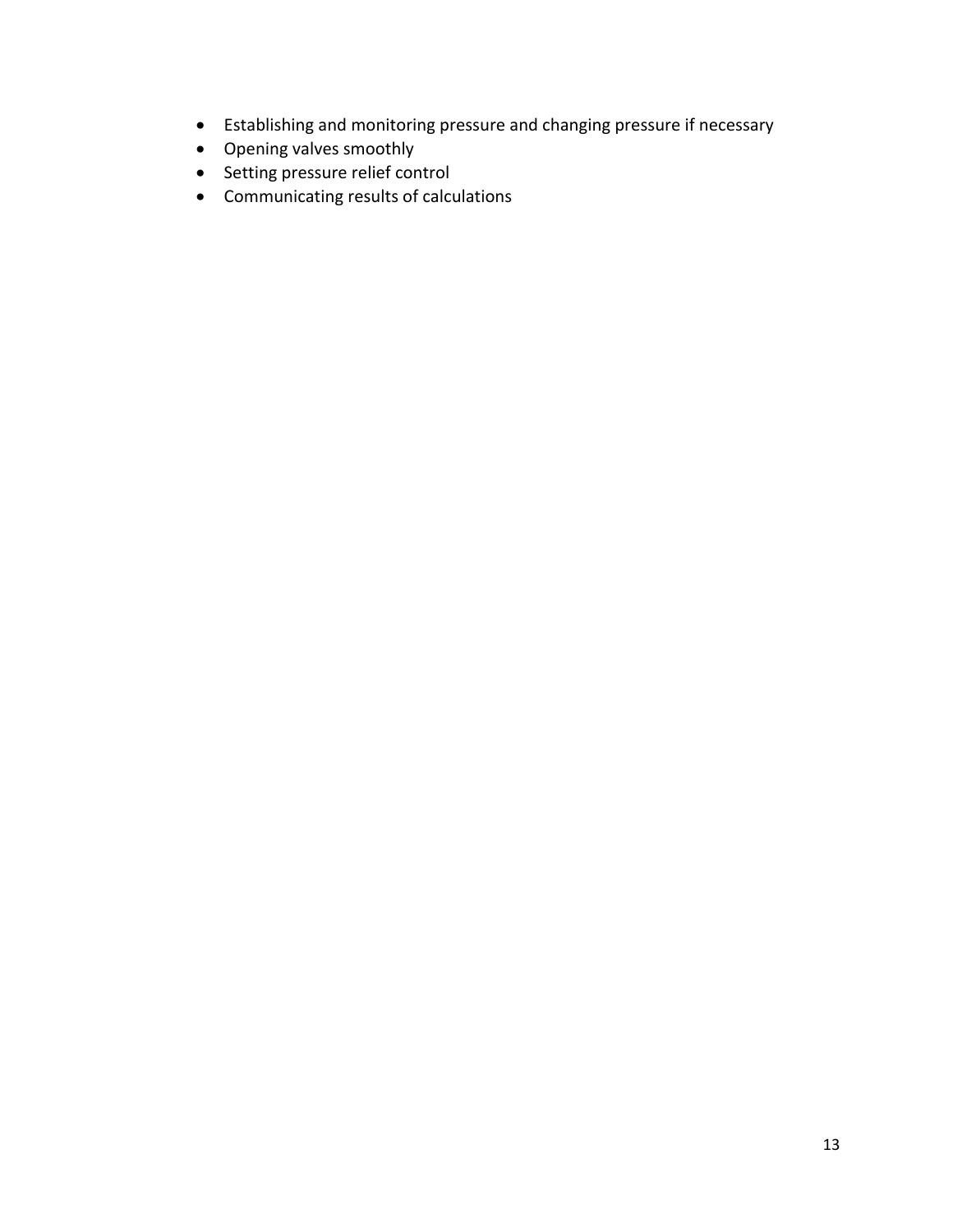### Aerial/Driving Exercise

This exercise was developed to simulate commonly performed Aerial/Driving operations. This exercise will include driving set-up and operations, as well as knowledge of aerial backup systems and emergency overrides. This will include, but is not limited to, driving, spotting, preparing for operations, operating the aerial and securing the aerial for driving. You will be provided written and verbal instructions before each exercise.

*[This is an example of typical conditions and tasks for Aerial/ Driving operations. Actual instructions, tasks, and conditions being used for this promotion will be given to you at the time of the Practical Exam.]*

\*\*\*\*\*\*\*\*\*\*\*\*\*\*\*\*\*\*\*\*\*\*\*\*\*\*\*\*\*\*\*\*\*\*\*\*\*\*\*\*\*\*\*\*\*\*\*\*\*\*\*\*\*\*\*\*\*\*\*\*\*\*\*\*\*\*\*\*\*\*\*\*\*\*\*\*\*\* \*\*\*\*\*\*

**Conditions:** The apparatus will be located a short distance from the drill tower. The candidate will be required to drive the apparatus to the drill tower and spot it for operations in accordance with the written instructions. Here are some of the tasks you will be asked to perform:

- Appropriate procedures prior to driving the apparatus
- Wearing a seat belt
- Driving
- Positioning of rig
- Setting brakes and wheel lockset
- Operating outriggers
- Moving aerial smoothly
- Positioning of aerial
- Knowledge of apparatus back-up systems and emergency overrides
- Knowledge and application of DFD Driver Operator JPR for Apparatus Inspection (JPR- D01)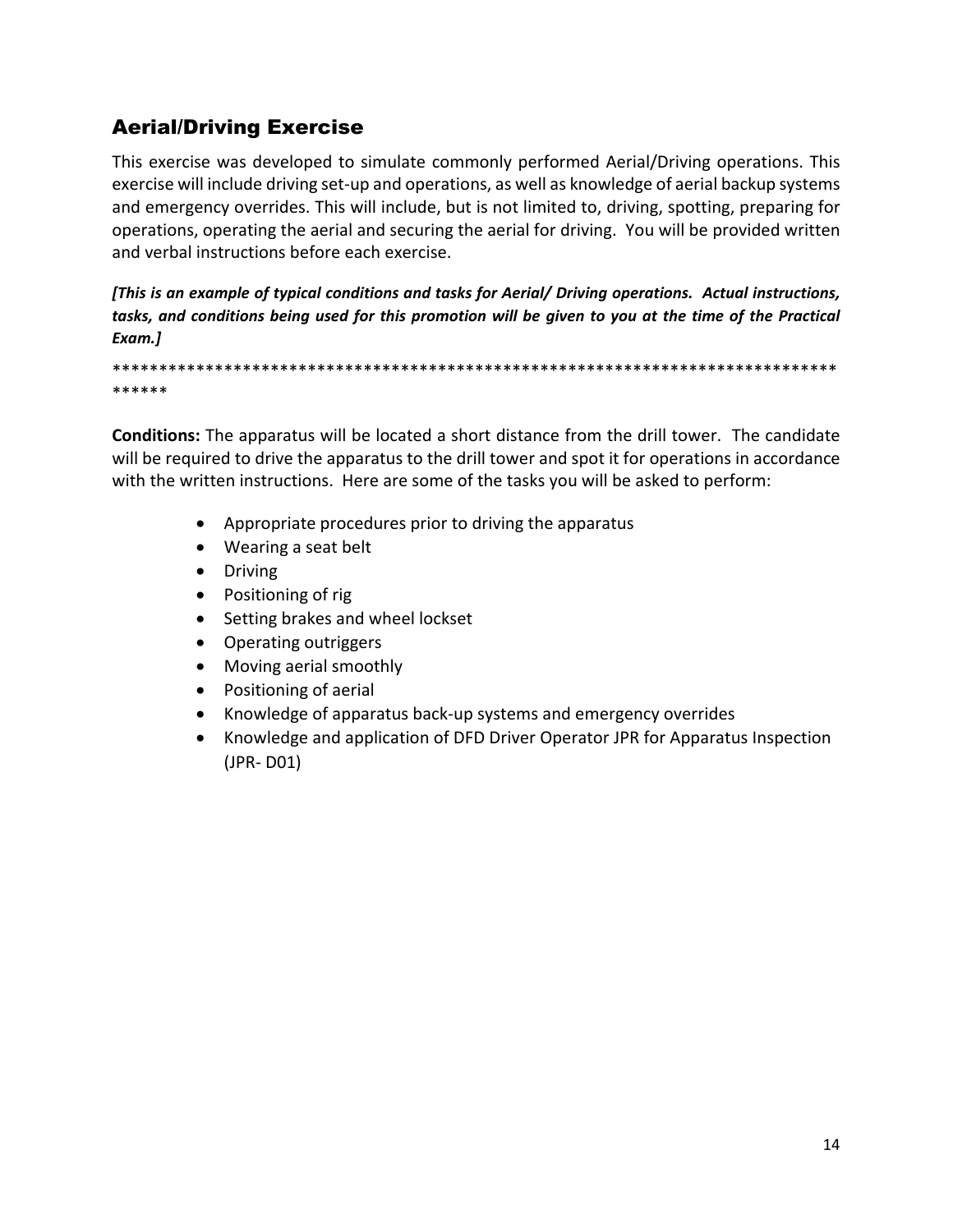### Practical Exam Preparation

The information below is meant to be a brief general overview to help you prepare for practical exam components that take place before several raters. There are many other resources, including books, classes and on-line resources that are available, should you choose to use them.

As you approach a promotional competition, the most important thing is your own personal readiness for assuming a higher-level position and how that compares with the readiness of others. That does not mean formal preparation only, such as education and study. It also means your mental, intellectual and developmental readiness.

In the practical assessment center, you will interact directly with several raters that will ask questions, listen to your answers and observe your behavior. There is nothing to be gained, and much to be lost, by trying to pretend you are someone other than who you are. You do, however, want to show yourself to your best advantage.

#### **Practice Dates**

Denver Fire Department will offer practice dates for the pumping and aerial/driving exercises. The practice dates are TBD and will be announced and confirmed by the Civil Service Commission. The department will confirm times with the candidate.

#### **Arrive early**

This is one of the easiest and most effective ways to minimize stress.

#### **Prepare**

You may be able to do well without preparing, but you can always do better with preparation. Remember, you are competing against others who are also very good and you need to do your best to stand out as excellent. The more prepared you are, the more relaxed and confident you will be. There are many ways you can prepare:

- **Understand the job.** Understanding the job itself is the most important way to improve your competitiveness for promotion. The more you understand about supervision, management, department practices and organizational goals, the better you will be able to answer potential questions relating to the job and organization. Expand your understanding of management issues and solutions through study and seeking mentors. Even reading one management book can give you more depth.
- **Minimize how much you will need to "wing it."** A practical is like an emergency response. You never know precisely what the demands will be, but the more you have practiced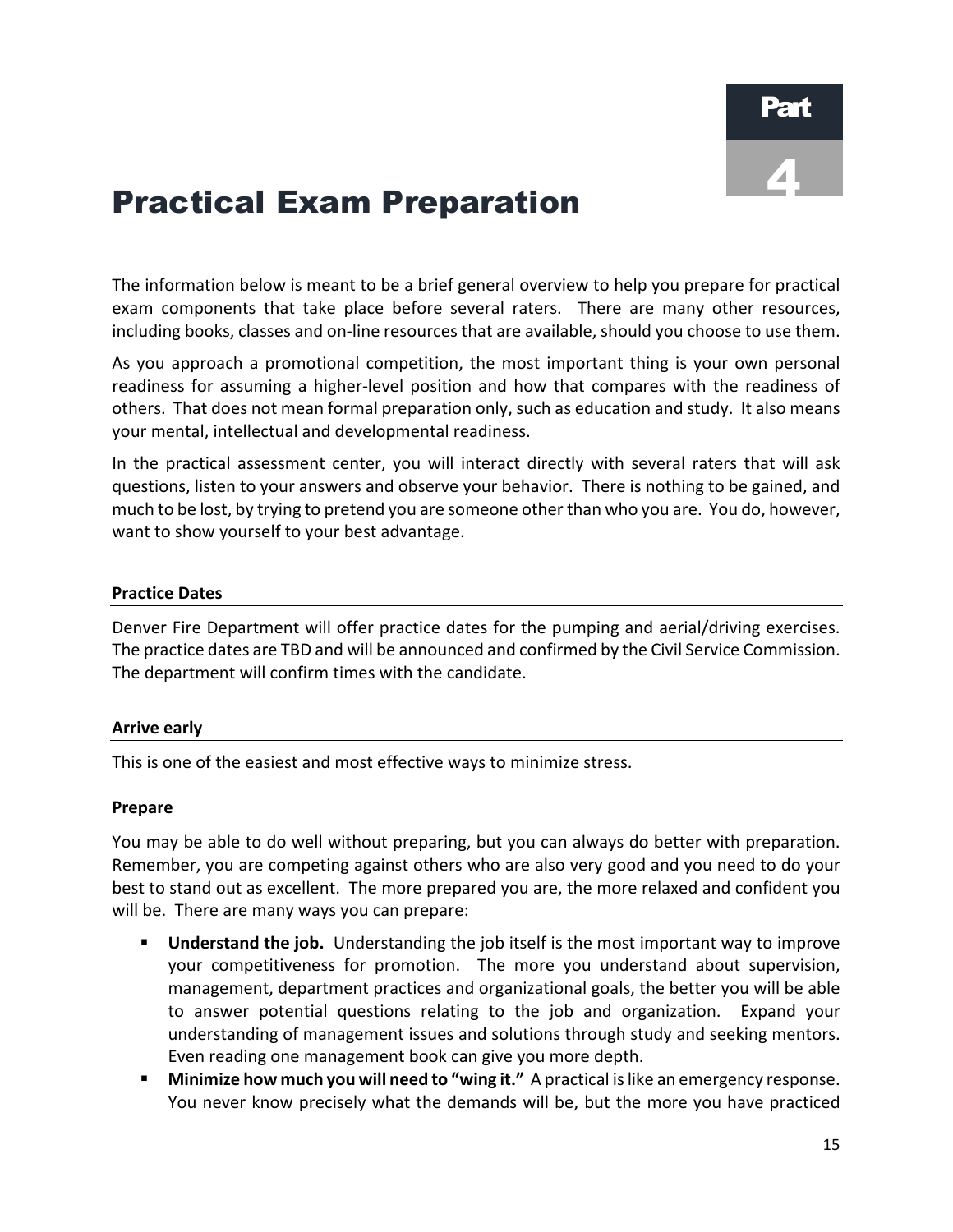what you can, the easier it is to improvise and adapt. You will have to demonstrate flexibility and on-the-spot thinking. Try to develop your thinking as much as you can in advance. Study your handouts. Learn as much as you can about the job. Think about how you would handle management challenges like those you have observed.

#### **Don't pretend**

Represent yourself honestly and don't try to fake it. Don't spin your experience to sound like something it's not. Don't use words you don't know as that is a quick way to cast doubt on your credibility, intelligence and integrity. It is easy for assessors to identify candidates who have memorized answers to questions that they don't really understand or believe.

#### **Display confidence**

You are applying for a position of greater responsibility. You will need to be a role model of confidence and credibility.

- **Show that you can communicate with managers.** Answer questions; use eye contact.
- **Never answer a question you don't understand.** Ask for clarification when needed.
- **Don't act confused.** If you are confused just say so and ask the raters for clarification. Don't self-deprecate or apologize for your answers.
- **Think aloud.**

Whatever your answer to a question is, the raters may understand it better if you think aloud. Considering options is an important part of management thinking.

#### **Imagine yourself in the rater's place**

Be friendly and respectful to the raters; they are trying to do a good job, just like you. Don't act defensive if they ask for information that you think they should already know. This is your chance to show how you respond in public situations and how easy you might be to work with.

#### **Don't make assumptions**

The raters are considering large amounts of complex information about many candidates. Don't assume anyone has memorized or knows anything about you. If something is important for understanding what you are saying, just tell them.

#### **Be concise in your communication**

Sufficient time is provided in the exercises to communicate the necessary answers to questions asked. Time management is a critical management skill that requires preparation.